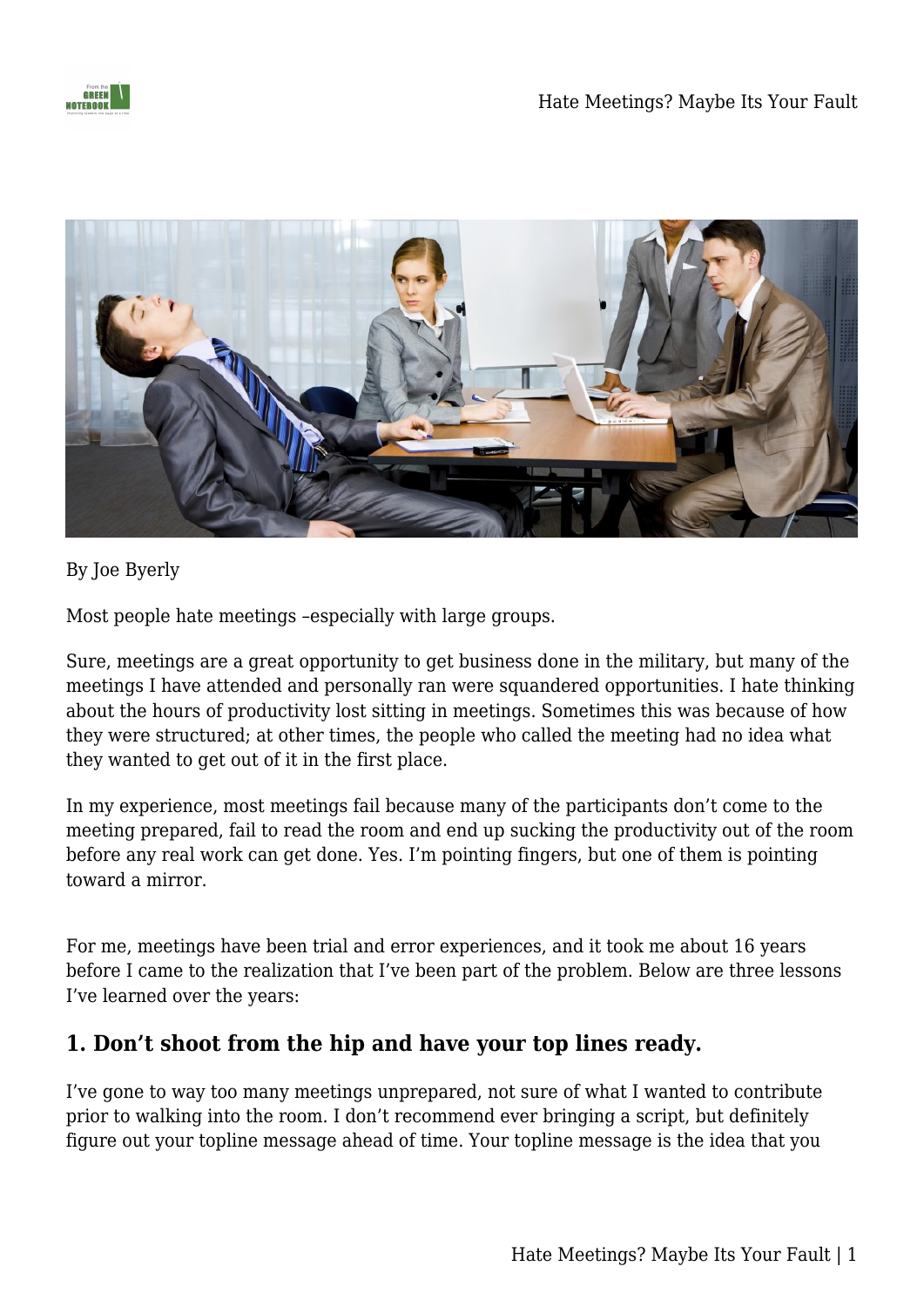

want the boss or other people in the room to take with them when they walk away from the table. Once you figure this out, write down 3-4 key points that support your message and talk through them.

Even if you have your topline ready and your supporting points in hand, step back and ask, "So what?" If we identify a threat, what are we doing about it? If we identify a risk, how are we mitigating it? By asking, "so what" we not only ensure what we're communicating is relevant to the listener, and not wasting our time or theirs, but we also ensure that we're not presenting problems without solutions to our leaders.

## **2. Don't go too deep.**

I might know 1000 details on the topic I'm briefing in a meeting, but you have to ask yourself: Is it helpful? Maybe not. Therefore, it helps to know what is "above the line" or "below the line" in communication. Above the line is all the information the leader needs to know to make a decision or form a judgment about a topic. Below the line are all the details that aren't necessary. These two characterizations change as you rise in the organization.

What's above the line for a battalion commander is (hopefully) different than what's above the line for a division commander. I've lost the attention of many leaders by mixing the two and going into too much detail in meetings, wasting minutes and confusing my messages.

## **3. Listen. Read the room. Adjust as needed.**

I can't tell you how many times I failed to pay attention and either covered an issue that was already addressed or tried to push through with my prepared briefing even though I knew time was running out (because the major talking ahead of me wasn't prepared and went into excruciating detail on his topic).

Nothing will take the energy out of a meeting faster than when someone fails to read the room. Even when I've sat there with my notecards and top lines ready to go, I've learned that I need to continue to edit based on the atmospherics in the room. Is the boss fidgeting in his chair? Did someone bring up a topic that dampened the mood of everyone else, therefore your good idea will fall on deaf ears? These are a few areas that we need to read when in meetings and adjust accordingly. Maybe my three-minute briefing can be shortened to one minute for the sake of everyone's sanity.